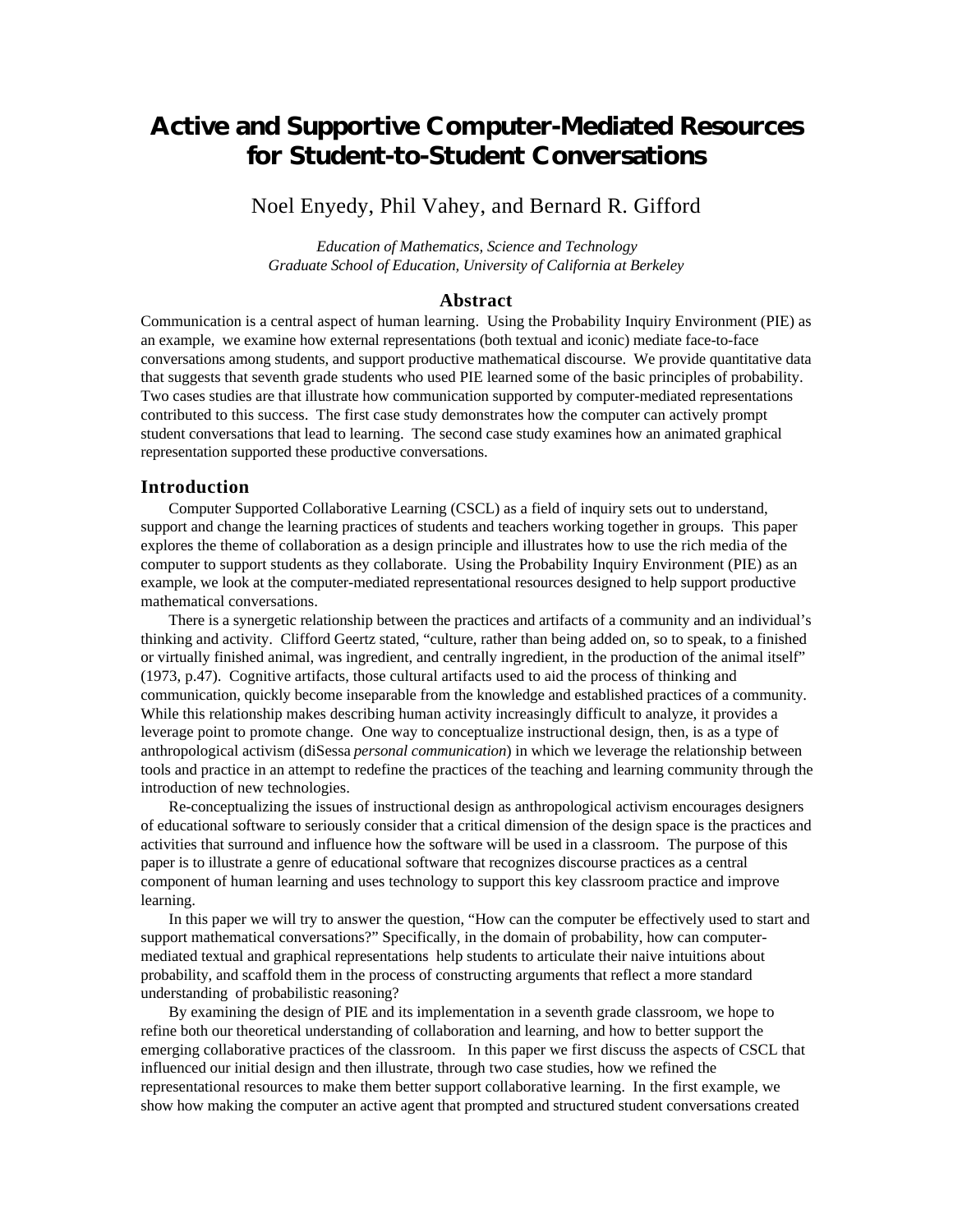the opportunity for students to productively build on their existing ideas. In the second example, we explore how the students used a dynamic, graphical representation as a supporting resource to uncover the structure of the outcome space in a game of chance.

#### **The Role of Communication in Instruction and Learning**

CSCL is based on the premise that technology can be effectively used to mediate, support and redefine the interaction of students and teachers engaged in the teaching and learning enterprise (Koschmann et al. 1994). This belief, in turn, rests upon the well supported assumption that learning is intimately tied to the process of communication. However, communication is far too broad an idea to effectively guide instructional design—different situations and goals require different forms of communication. In fact, it has been argued that many of the problems our current educational system is experiencing can be directly traced to the fact that much of today's educational practices are based on a *transmissive* model of communication where the teacher attempts to impart knowledge to students by lecturing to them in a lock-step fashion (Pea, 1994; Gifford, 1997).

We posit that collaborative learning environments should be based on a *transformative* model of communication, defined by Roy Pea as conceptual learning conversations that lead to the social construction of understanding and individual conceptual change (1994). We believe that this view entails that learning environments support practices that allow students to: participate in authentic situations; be active in their learning; and reflect on, modify and articulate their understanding.

Additionally, we found it profitable to adopt the theoretical stance of distributed cognition to guide how we designed technologies to mediate and support transformative communicative practices, because this perspective carefully considers the interactions between the mind and the world in its analysis of intelligent activity. Distributed cognition holds that intelligence does not reside solely in the head of an individual but is an interactive process that is mutually constituted by the student, the symbolic and physical environment, and other social actors (Pea, 1993). As Edwin Hutchins points out technologies do not merely help us to accomplish tasks, they fundamentally change the nature of the task from the perspective of the user.

Mediating technologies do not stand between the user and the task. Rather, they stand with the user as resources used in the regulation of behavior in such a way that the propagation of representational state that implements the computation can take place...These tools permit the people using them to do the tasks that need to be done while doing the kinds of things people are good at: recognizing patterns, modeling simple dynamics of the world, and manipulating objects in the environment. (Hutchins, 1995, p. 154-155)

#### **Resources for Communication and Collaboration**

PIE uses the technology to mediate the learning process in three primary ways. First, the technology is used to create authentic investigations—we have discovered that having the students analyze the fairness of games of chance is an activity that students consider authentic, and leads to students spontaneously employing aspects of probability theory (Vahey, 1995). By authentic we mean that PIE engages the students in truly problematic situations. This follows Jean Lave's proposed use of the term, "Given lively imaginations, it does not matter whether the problems conform to life experience, but it is important that they engage the imagination, that they become really problematic" (1992). Although important to the success of PIE, this paper will not concentrate on authenticity, and will instead discuss the other aspects more directly related to the form and content of student discourse.

Second, the technology takes an active role in shaping specific interactions and practices, by prompting students to discuss the salient aspects of the domain during the investigation. By stopping the flow of activity and initiating a conversation on a particular topic, the computer takes on a social role in the interaction, either beginning or changing the direction of the students' conversation.

Third, the software provides non-linguistic resources that can productively support mathematical discourse by providing public reference objects. By public reference objects for communication, we mean physical or symbolic artifacts available to students that can be talked about, gestured to, and manipulated in their efforts to create a shared understanding. The software uses public reference objects to provide both a framework for interpretation (resources for individual conceptual change) and a place to apply that framework (resources for converging on a shared understanding as students attempt to solve problems). That is, the representations on the computer screen influence how each student interprets the activity.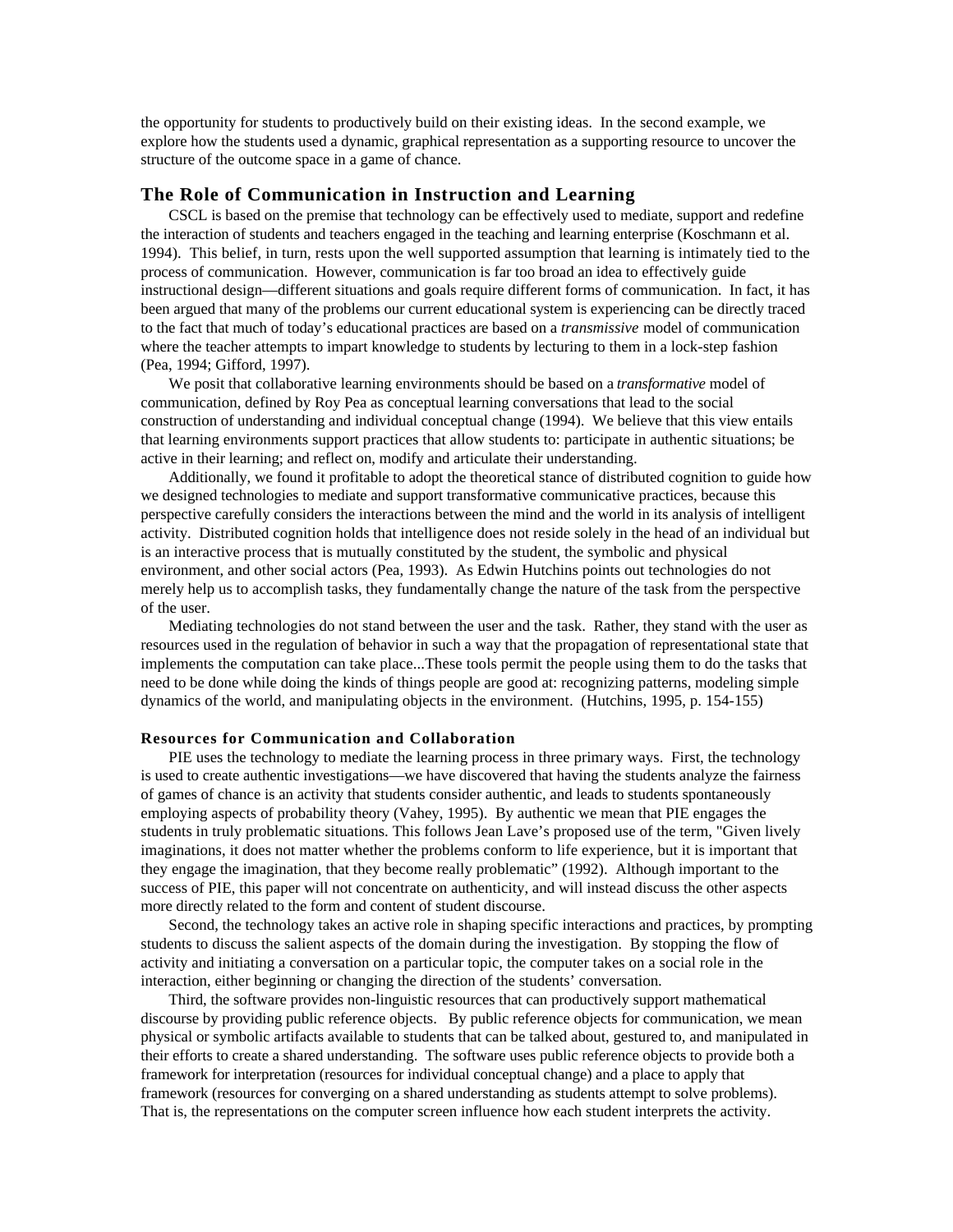Much of the research in cognitive science focuses on this relationship between an individuals cognition and external representations (e.g. Larkin and Simon, 1987; Zhang and Norman, 1994). However, it is our position that the representations on the computer screen also provide a shared public medium for communication about their individual interpretation. And this process of using the representations to negotiate a public interpretation, in turn, provides the impetus for the students to refine their private understanding.

This theoretical framework, which views technology as providing active and supportive resources for interaction, has direct implications for instructional design. The Distributed-Mediated Learning Model (DMLM) (Gifford, 1997) provides a practical method to envision how our theoretical framework can be translated into computer mediated learning activities. The DMLM is a model that outlines the possible social and technological resources for independent and collaborative learning. The model has three major classifications of resources. First, there are representational and structural resources found in the learning activities themselves. Second, there are informational resources relevant to the activity, such as a database of previous students' questions and answers<sup>1</sup>. Third, the student has access to more able others, such as the teacher or student aids, who can help the student when appropriate.

Finally, at the center of the DMLM is the student, both as an individual, and as part of a group. Students are in control of how they utilize the array of resources. In addition, the students themselves are viewed as one of their own primary resources. We believe that students' existing conceptions play a productive role in the development of expertise. Indeed, existing student conceptions are one of the most important resources that students have for making sense of new situations (Smith, et al., 1993). An important subtext of this paper is that in designing for collaboration it is important to consider how the structure and resources of the activity interact with the students' naive intuitions about the domain.

#### **Using Existing Ideas as Building Blocks for Learning**

 $\overline{a}$ 

Given the well-documented difficulties people have in reasoning probabilistically (e.g. Kahneman and Tversky, 1996; Shaughnessy, 1992), at first glance it seems futile to expect that students can build on their naive intuitions of probability to construct a more standard conception of probability. However, accepting such a fatalistic viewpoint would mean that we would invalidate one of the most important resources that students have available to them—what they already know and believe about uncertain events. Instead, we must find ways that student intuitions can be used as building blocks for the construction of knowledge, and find ways within the learning environment to support the collaborative process of assembling these building blocks into a robust, normative understanding of probability.

In prior work (Vahey, Enyedy, and Gifford, 1997) we have shown that students' ideas about probability can be viewed in terms of four interrelated aspects of normative probability theory: *randomness*, *outcome space*, *probability distribution*, and the *role of data.* By *randomness* we mean the non-determinability of an event, and what predictions one can make of this non-determinable mechanism. By *outcome space*<sup>2</sup> we mean the set of all possible outcomes. By *probability distribution* we mean the probabilities assigned to the different outcomes in the outcome space. Finally, by the *validity of data* we mean how data can be used to justify conclusions, including when and how data is considered to be useful.

For the sake of coherence and space, this paper concentrates only on the students' ideas in two closely related ideas of the four interrelated aspects in our framework—the outcome space and probability distribution. Students have great difficulty in enumerating an outcome space and in differentiating between different outcomes in the outcome space. Perhaps most importantly, students frequently fail to recognize the relevance of the outcome space at all (Fischbein et. al, 1991). For example, when shown a game in which one team scores a point on five out of eight equiprobable outcomes, and another team scores on the remaining three out of eight outcomes, many students will state that this game is fair. Students often over generalize the unpredictability of events to the point where they will say all games of chance are fair

<sup>1</sup> Many schools as of yet still do not have network capabilities. We decided, therefore, to concentrate on providing the resources to support two students' face-to-face interactions around a single computer, with a mind towards eventually adding support for location independent collaboration such as the archival data sources mentioned in the DMLM.

<sup>2</sup> We Follow Pitman (1992) and use the term outcome space instead of *sample space*, as this seems to be more consitent with the students' intuitions.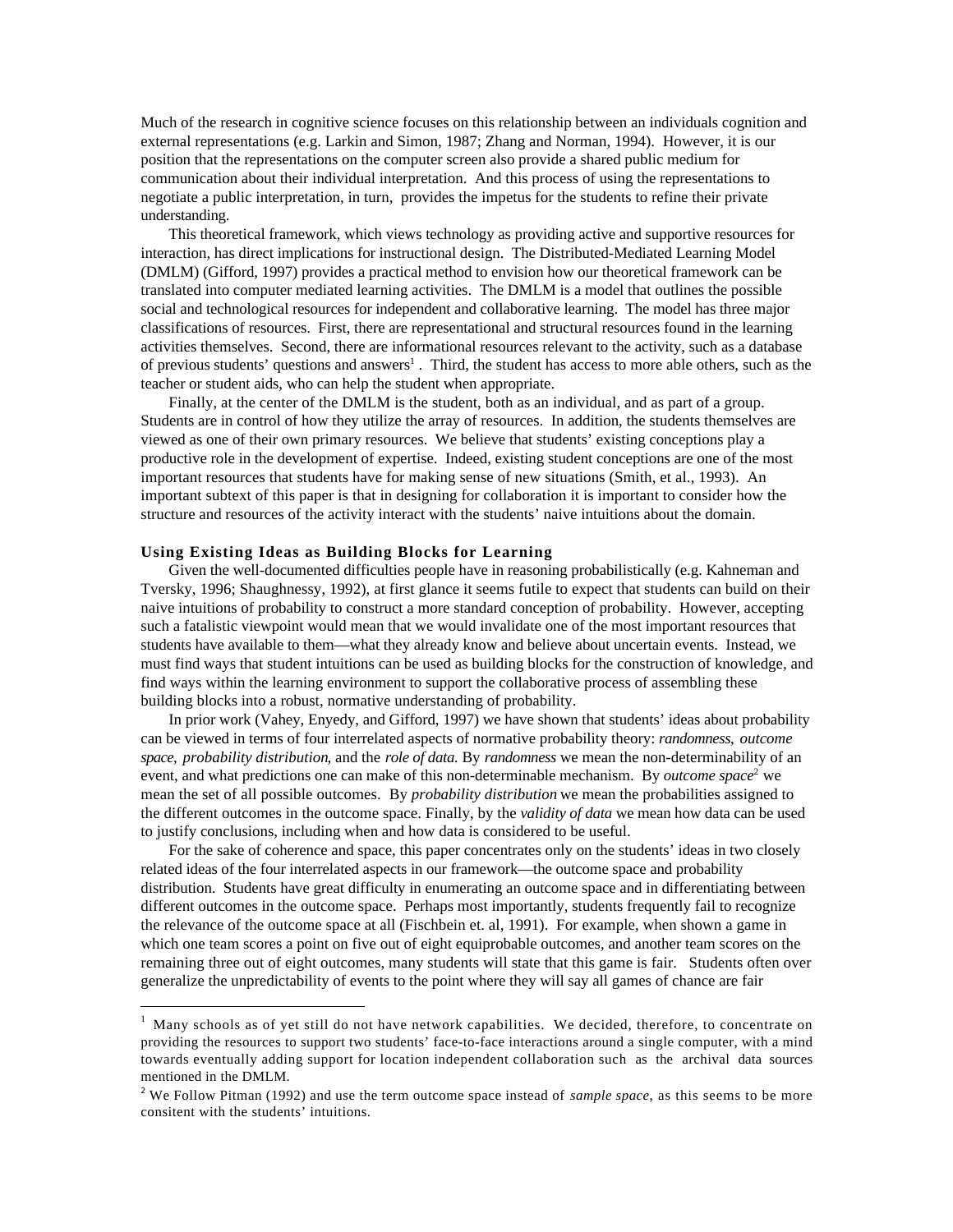

**FIGURE 1** Play mode of the Three Coin Game

because what happens is all luck. However, these same students, who do not recognize the outcome space as a relevant aspect of probability, are often comfortable talking about how often classes of events are expected to occur (i.e. the probability distribution). The next section describes an activity in which students collaboratively refine their intuitions about the outcome space and connect this set of intuitions to the concept of a probability distribution.

# **PIE: The Probability Inquiry Environment**

In PIE the students investigate the fairness of specific games of chance in the context of collaborative, guided inquiry, where each step in the investigation is designed to facilitate the type of interactions that research has shown to be most productive. Each PIE activity consists of six steps: Rules, Try, Predict, Play, Conclude and Principles.

In *Rules,* the software shows the students an animated introduction to the current game (the rules of the game depicted in Figure 1 will be discussed in the Qualitative Analysis Section). In *Try,* the students get a chance to experiment with the representations and controls of the simulation. This was done to allow the students some amount of familiarity with the environment before asking them to make predictions. In *Predict*, we chose questions that highlight aspects of the game that are particularly salient to a standard understanding of probability. By making collaborative predictions, students: articulate cohesive explanations in which they have some commitment; are often forced to consider alternate perspectives; and are sensitized to future events that may support the prediction or call that prediction into question (cf. Koschmann et al., 1994). In *Play* (see Figure 1)*,* the software simulates the playing of the game. At this stage, PIE provides several resources and capabilities to facilitate productive collaboration. Some of the most important of these resources are: an animated probability tree that highlights the current state of the point; the partitioned outcome space that shows how each team scores; and a histogram that can toggle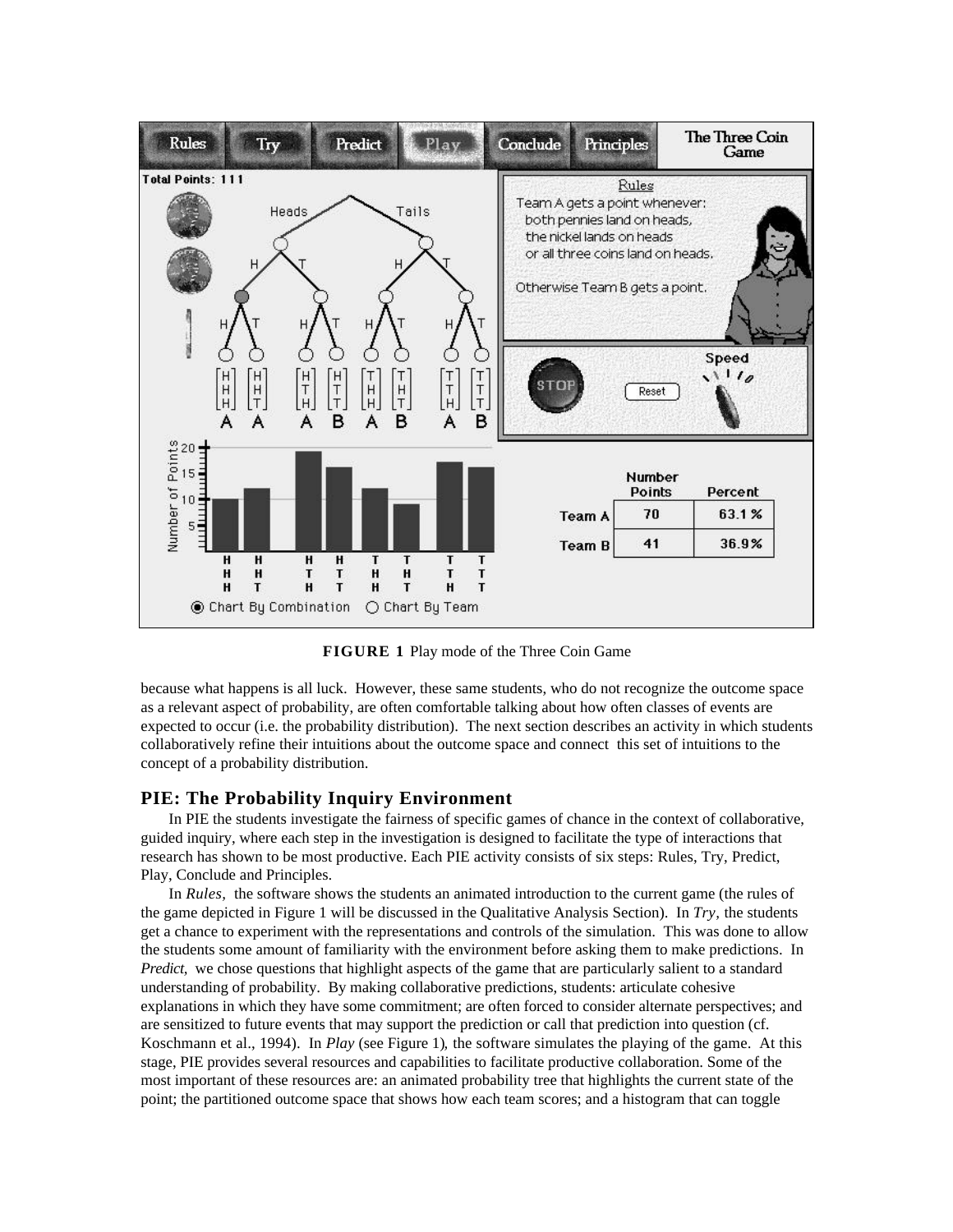between showing the distribution across each of the outcomes or the points for each team. Each of these is a shared representational resource that can be used by the students to jointly construct an explanation of the current situation. In *Conclude,* the students compare their predictions to the data from the simulation. Finally, in *Principles,* the environment scaffolds the students to jointly articulate what they can generalize from the activity.

These activities are then followed up with real-world activities in which students flip coins, roll dice, etc. as they investigate aspects of probability without using the computer simulations. Throughout the curriculum the students also participate in full-class discussions, where each pair relates their findings from the activities, and discusses how to best determine if the game is fair. In these discussions students raise issues such as; the relative utility of the different representations, methods they used for deciding if the game is fair, and how to formalize their knowledge in the language of mathematics.

Initial work on PIE was done in laboratory studies (Enyedy, Vahey and Gifford, 1997; Vahey, Enyedy, and Gifford, 1997). These studies were used to inform the most recent version of PIE, which is the focus of this article. This recent version of PIE was implemented in two seventh grade classes in an urban middle school that serves a diverse group of students. The students were given pre- and post-tests, PIE logged all student actions on the computer, four case studies were videotaped during all the sessions, other pairs of students were taped intermittently throughout the curriculum, and the teacher was audio-taped during the sessions. On days that the students used the computers they went to a central computer lab, where there were twelve Macintosh computers. The dialogue presented in this paper is from our preliminary analysis of the video records of the classroom implementation.

### **Quantitative Results**

In this section we will briefly present quantitative data that will address the question of, "How well did the students who used PIE develop a conceptual understanding of probability?" In the following section, qualitative data will be presented to explore how PIE supported the types of interaction and communication that fostered conceptual change.

At the end of the three week probability unit the students who used PIE ( $n=45$ ) and a control group<sup>3</sup> (n=54) were given a paper-and-pencil test of the probability concepts addressed by the unit. Items on this test were derived from standardized tests (National Center for Educational Statistics, 1994), suggestions from the NCTM (NCTM, 1990), items from the research literature on probabilistic reasoning (Kahneman and Tversky, 1996; Konold, 1993), and specific items created by our research group that were designed to assess the probability intuitions relevant to our instructional objectives. The score for each student was based on the percentage of correct answers on multiple choice questions (1 point each) combined with an analysis of the student's explanation of her answer. Student explanation scores (1 point each) were assigned based on whether or not the student referenced or justified their answer with an appropriate mathematical construct. We used a blind scoring process so that while scoring the test the researcher did not know to which group the student belonged.

The main finding is that the students in the PIE curriculum significantly out performed students from the control group on the post test  $(T=3.6, p < .001)$ . Students who used PIE scored an average of 14.1 on the post test, compared to the control group students who scored an average of 10.5 on the post test. This effect can be attributed to the PIE intervention because the two groups performed equally well on a pre-test administered prior to the unit  $(T=.21, p>.5)$ .

# **Qualitative Analysis**

 $\overline{a}$ 

Given that the students in the PIE curriculum were more successful at learning basic probability, this section examines two case studies of how PIE prompted and supported social interactions that may have contributed to this success. First, we discuss a change to the structure of the environment that made the software more active in scaffolding and prompting certain classes of productive interactions. Second, we

<sup>&</sup>lt;sup>3</sup> The control group consisted of two classes taught by the same teacher as the PIE group. The control group's unit covered the same topics as the PIE group, but was taught in the traditional manner for this school. The traditional method in this case did not use a computer but instead had the students play and analyze a number of games of chance.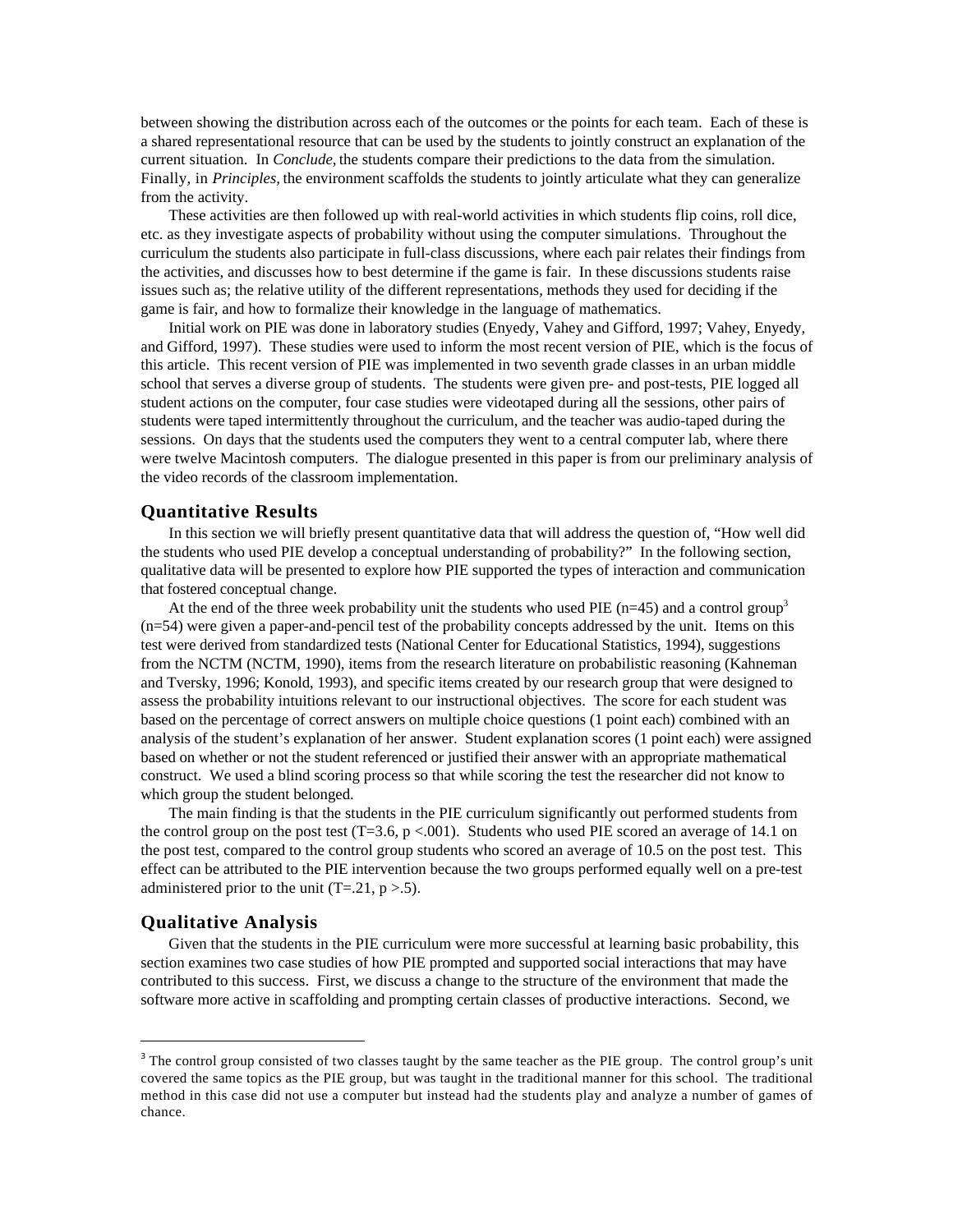examine a change we made to a specific representational resource, which made this resource more accessible and useful to the students as they investigated probability.

The two case studies both occurred in one activity, the Three Coin Game. In this game two teams, Team A and Team B, score points based on the outcome of three coin flips. Team A scores a point on five of the eight possible outcomes, and Team B scores a point for three of the possible outcomes. Because each outcome is equally likely and Team A scores on more outcomes than Team B, this game is unfair in favor of Team A. The animated probability tree and dynamic histogram were both on the screen during the entire simulation (see Figure 1).

#### **Prompting Mathematical Discourse: Observation Notes**

In the laboratory study of PIE, several types of behaviors were evoked during the simulation (*Play*). Unfortunately, not all of these behaviors led to productive learning interactions. During the most productive (and most rare) interactions, students compared the current state of the simulation to their predictions, and attempted to formalize their understanding. At other times, however, students would become "caught up" in the simulation, excitedly watching each point and cheering the different teams on, without comparing their expectations to the results, and without attempting to formalize their understanding of the situation. Finally, students would sometimes start the simulation, become detached, and start talking "off task" (for instance, discussing recent movies). These students only turned their attention back to the environment when the simulation was completed. We suspected that the problem was that we only provided very limited ways for the student to participate with the simulation. This led us to search for ways in which we could keep students involved and scaffold productive interactions that would help students reconsider their predictions, refine their ideas, and formalize their understandings.

The extensive literature on prompting provided a starting place for such a search. Prompting has been shown to be productive in helping groups of students to become more expert readers (Brown and Palinscar, 1989), has been shown to help individual students create self-explanations while solving science problems (Chi, deLeeuw, Chiu, and LaVancher, 1994), and has been shown to help foster reflection for students engaged in computer-based activities (Davis and Linn, in preparation; Scardemelia and Bereiter, 1991). However, such studies have focused on prompting's effect on individuals cognition, but have not investigated the types of social interactions between two students that result from computer-based prompts. We chose to investigate the role of the computer as an active participant in student discourse, which seeded student conversations with questions and ideas that highlight important aspects of the learning activities. Toward this end PIE was modified so as to stop the simulation at strategic points and have the students enter *observation notes*. These observation notes were intended to stop the flow of the activity, draw the students' attention to salient aspects of the simulation, and provide a forum for the students to create and articulate cohesive explanations about the current situation. For example, after every two games, PIE would ask the students "Do you think the game is fair or unfair now?", and would provide a sentence starter: "We think the game is \_\_\_\_\_\_ because \_\_\_\_\_\_."

Preliminary analysis shows that the observation notes did prompt students to reevaluate their predictions and attempt to refine their understandings, even when students did not enter any text in response to the observation notes (a traditional measure for evaluating the effectiveness of prompts). This can be seen in Figure 2, where although J and P did not respond to the prompt by entering an observation note, simply stopping the simulation and posing a question created the opportunity for a long, productive interaction that lasted throughout the next simulation. Student J first responded to the question of fairness by stating that the game was, indeed, unfair, but instead of Team B winning more (as he originally predicted), Team A was winning more. They then started the game again, and P continued the conversation, stating that *he* expected that Team A would win more. In this example we see that the observation note provided an impetus for a conversation that allowed the two students to contrast the prior, typed predictions to the results of the simulation, and allowed P to state his disagreement with the original predictions. By stopping the flow of the activity, the computer created a space for interaction and seeded the dialogue with the possibility of critically re-evaluating their original predictions.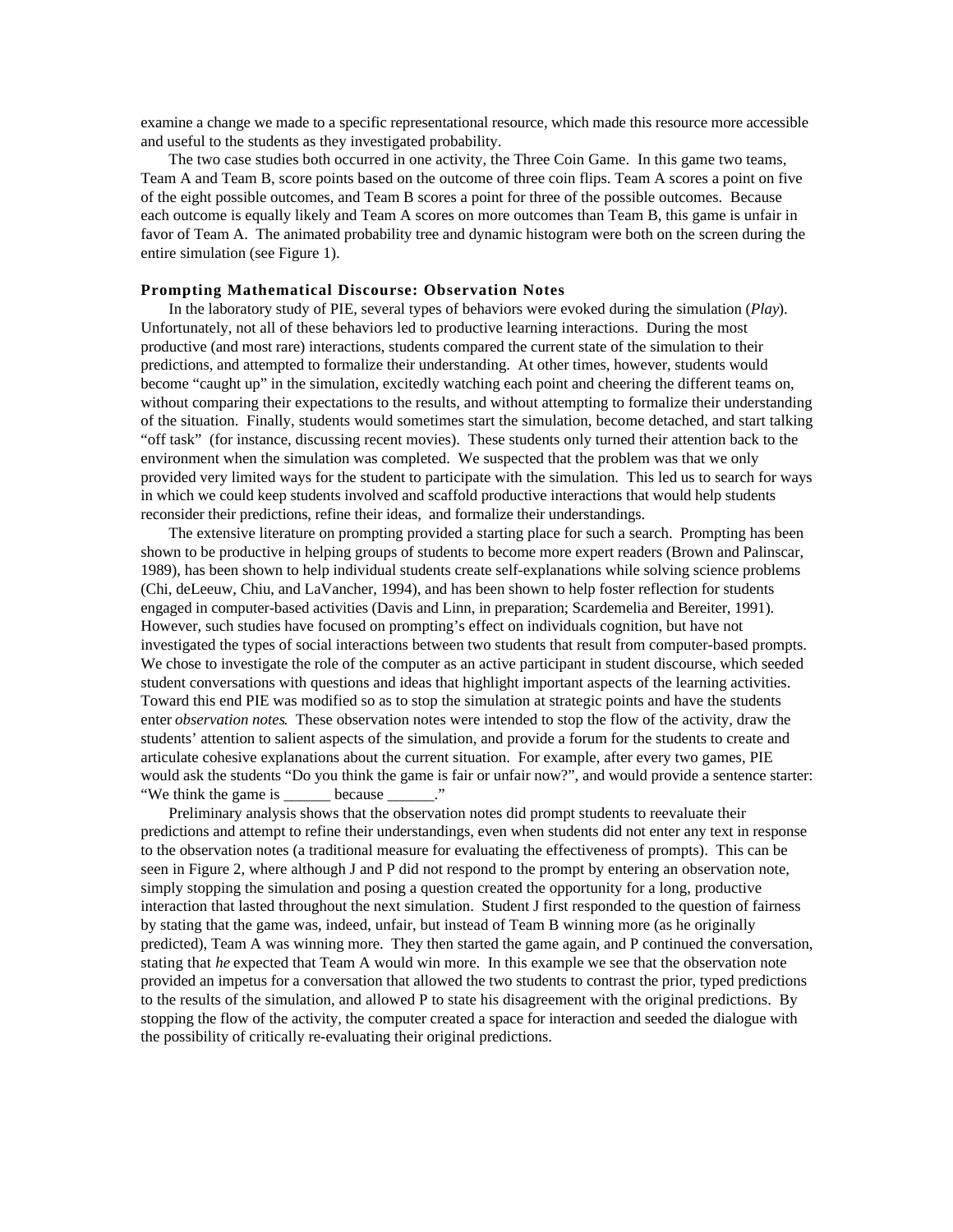```
Game: After 200 points, Team A is ahead
J: up yours, Team A.
Game: Do you think the game is fair or unfair now?
J: This game is bullshit (starts game again) I was right, this game is
    unfair.
P: Well, my prediction was right, it was something close to this prediction,
    your prediction was like...Cause Team A is way up there and Team B is way
    down there, and it's like, J, what's up with your prediction?
J: You didn't say that Team A was gonna win, you agreed with my prediction
P: I did, I did say that Team A was gonna win.
```
**FIGURE 2**: J and P comparing their predictions to the simulation.

Our preliminary analysis also shows that there were times when students took advantage of the opportunities created by the observation notes in order to refine and formalize their understanding of the situation. In Figure 3 we see the initial predictions and then the observation note of two students, Q and X, as they attempt to determine if the three-coin game is fair. In their predictions they first state that the game is fair, even while explicitly stating that Team A has more outcomes than Team B. They later state that Team A will score more points than Team B because Team A has more of a "variety". However, in their observation note we see that these ideas have been refined to include specific references to the outcome space, including the number of outcomes that score a point for each team.

These preliminary findings suggest that employing technology as an active agent that stops the flow of student activity in order to seed productive student conversation can be a productive mechanism for helping students to reflect upon and formalize their understandings. Not only can stopping the flow of activity prevent students from getting too caught up in "cheering" during the PIE simulations, but such interactions can structure discourse by presenting students with the opportunity to make their thinking visible to each other, structure their responses into appropriate forms (e.g. a claim and evidence for that claim), clear up ambiguities, and attempt to come to a negotiated understanding of the situation. And because technology was employed as an active agent that seeded discourse, it was possible to seed such interactions at the time that the most relevant evidence was readily available (for example, by asking if a game is fair immediately after a game to 200 points has ended).

#### Prediction # 1:

We think the game is fair because they both have an equal chance. For team A HHH, HHT, HTH, THH, and, TTH. For team B they only have HTT, THT, and TTT.

Prediction # 3:

We think Team A will score more points because team A has more of a variety of the toss on their side so they have a better chance which will allow them to win.

#### Observation note:

We think the game is <unfair> because team A has more chances than team B. Team A's probability is 5 to 3

**FIGURE 3**: Students Q and X as they refine their thinking throughout the simulation.

#### **Supporting Mathematical Discourse: The Probability Tree**

Once begun, domain specific conversations need to be supported by a variety of resources that will allow students to articulate and revise their ideas. The effectiveness of a given computer-mediated representation to support communication and promote conceptual change will depend on its accessibility and utility to the students. However, accessibility and utility are not static—they change as the students refine and connect their intuitions. The following examples demonstrate the value of providing a few persistent representations—representations that physically do not change, but which are accessible and useful to students who are at different locations along a learning trajectory.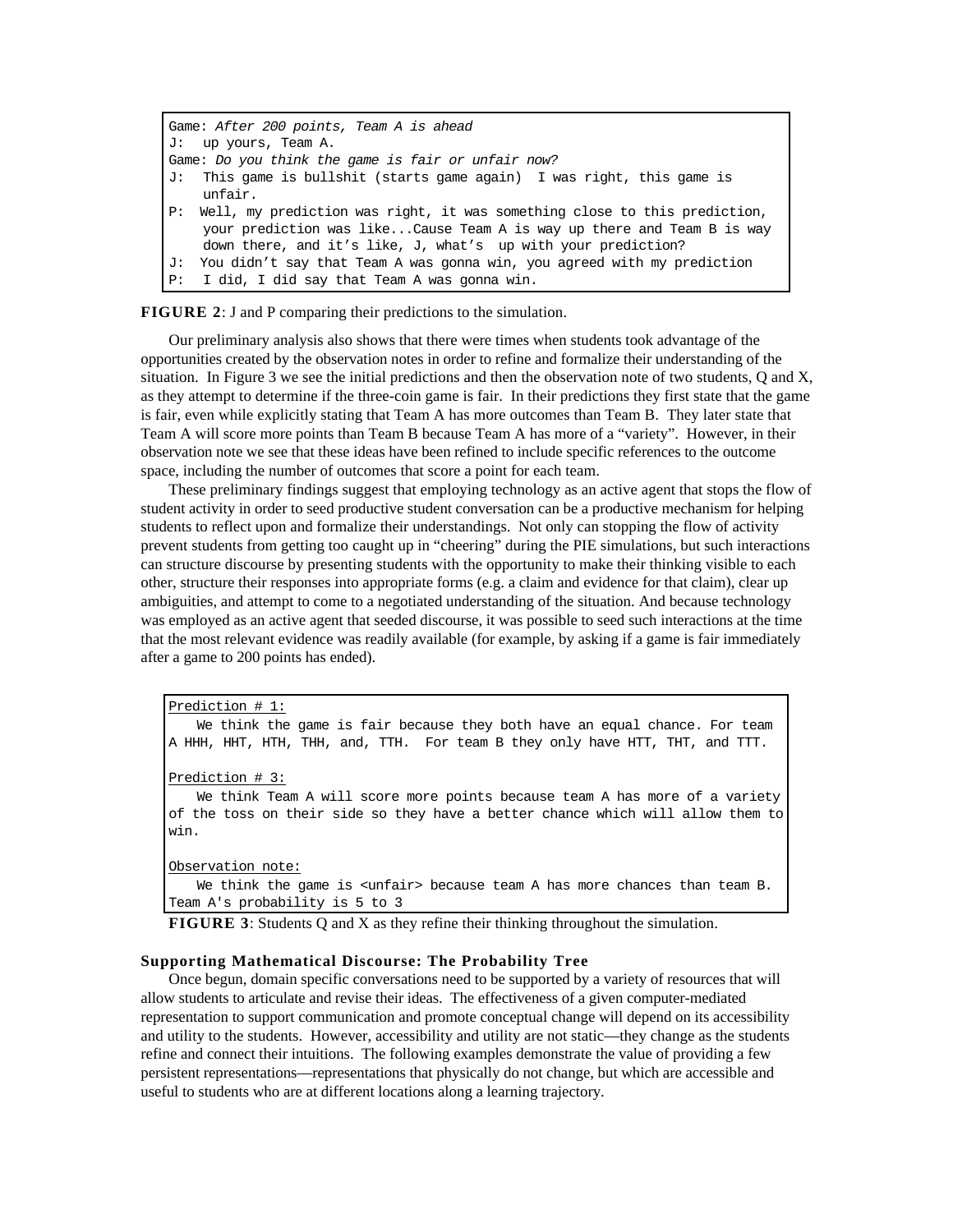As mentioned previously, students typically have many naive, non-standard intuitions about the outcome space and its relevance to reasoning probabilistically. For these students we included probability trees in each game as a visual resource that would help them organize their developing understanding of the outcome space. Probability trees can be used to spatially organize the outcome space by a series of branches and nodes that correspond to the possible outcomes of each constituent part of a compound event.

However, the students often entered the Three Coin Game with the belief that the outcome space was an irrelevant construct when deciding if the game was fair. For students at this point in their learning trajectory, the probability tree was used as a game board. That is not to say it was not useful to the students' conversations. For these students the probability tree still served as a public resource for communication, helping students when they got into linguistic trouble describing the game. At points in the activity where the students seemed to be struggling for the appropriate word or phrase to express their ideas, the students made gestures that referenced the probability tree and helped clarify the ambiguity of their verbal speech allowing the conversation to continue.

As the students' understanding progressed to the point where they accepted the relevance of the outcome space, the probability tree became more than just a crutch for a limited or ambiguous vocabulary for talking about uncertainty. The probability tree provided the students with a way to quantify the outcomes assigned to each team and compare those quantities. By the end of the activity most students had begun to use the bottom row of the probability tree as an ordered list of outcomes, counting off the combinations of outcomes that scored for each team to produce two proportions. Students then used these proportional quantities to reason about the situation and make predictions about the expected frequency of events. For example, in Figure 4 Student R uses the probability tree to convince her partner that the game is unfair by counting the outcomes for each team.

- D: Go to um. . [points to the screen where it says, " We think the game is fair."]
- R: No we don't.
- D: We don't think the game is fair?
- R: No because look, 1, 2, 3, 4, 5 [points to each of team A's outcomes along the bottom row of the probability tree]. Five chances, and B only gets three chances.
- D: [points to the bottom row of the tree as he recounts the outcomes] All right unfair.

**FIGURE 4**: Students D and R using the tree as a list to enumerate and partition the outcome space.

In the initial laboratory study, that is where the story ended. The students progressed from using the tree as a game board to using the tree as a list. While this was an important achievement, the probability tree also supports a more sophisticated visualization and use of the outcome space that goes beyond its use as an ordered list of outcomes. The probability tree appears to encourage students to discuss their intuitions and rationale for these intuitions regarding the relationship between the outcome space and the expected probability distribution. In more complex probabilistic settings, in which all the outcomes are not equally likely, this integration of intuitions becomes essential because simply counting up outcomes will no longer correctly determine the expected probability distribution.

In the laboratory study, however, students exclusively relied on the counting strategy to decide if the game was fair and displayed no signs that they considered the frequency at which intermediate events occurred as relevant to the solution. Therefore, we took the static representation of the probability tree and added animation. (In the laboratory study, as an event happened, such as the first coin landing on heads, the probability tree would blink that branch of the tree). By animating a token along the tree, we hoped to highlight the connection between the outcome space and the probability distribution and help the students discuss the intermediate events that correspond to the constituent parts of the compound event. We predicted that this would help the students to perceive the process by which a compound event occurs and consider the frequency with which each individual constituent event occurs.

Preliminary analysis suggests that we had limited success. While the counting strategy was still the dominant way to use the tree and envision the outcome space, we did see some encouraging uses of the tree that may indicate that the students were more aware of the intermediate stages of the three coin flips and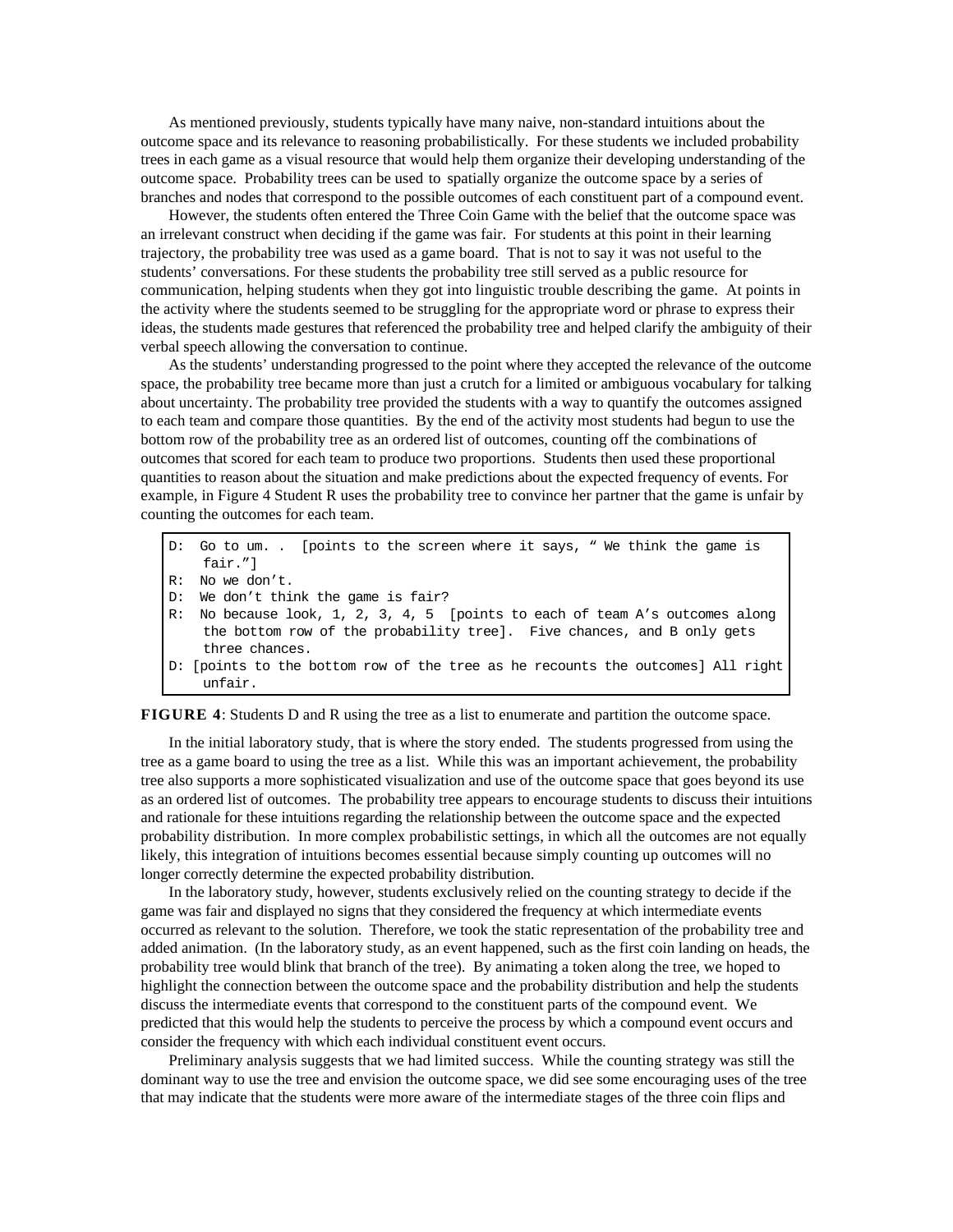their relationship to the outcome space. For example in Figure 5, two adjacent pairs started to compare their ideas about what they thought was going to happen during the simulation. Student S points out that the HH intersection of the probability tree is important to their analysis, because if the first two flips are heads, it does not matter what the third coin lands on, team A wins either way (this state is re-created in Figure 1).

- B: Do you guys think that A will win cause it has more?
- S: Yep, because if it hits heads twice it automatically goes to A. [in the simulation the 1st coin has just landed on heads] If it hits heads, look, [S points to the HH intersection on the tree at the same time in the simulation the second coin lands on heads] Now A automatically wins, see? B: Why?
- S: 'Cause as soon as it gets two heads its only heads-heads—A A [pointing to the outcomes HHH and HHT]

**FIGURE 5**: Students discussing strategic intersections of the probability tree.

The students, in this example, used the tree as a resource in their discussion of why having more outcomes matters. That is, they used the tree to help them connect their new found concept of the outcome space to their existing ideas about the frequency of events (i.e. a probability distribution).

The progression in this case—from using the tree as a game board, to using the tree as a list, finally to using the tree as way to connect previously disconnected ideas—illustrates the importance of stable and persistent representations. The tree, although unchanged physically, changed function as the students' understanding progressed from isolated intuitions about specific aspects of probability to a coherent normative understanding of the outcome space and probability distribution.

Further, this data suggests that animation may play a role in extending a representation's utility across the different stages of a students learning trajectory in our environment. The value added in this case was that the animated tree supported a different type of conversation than the static probability tree. The animated probability tree supported students in their efforts to talk about the connections between their ideas.

This can be seen as a new take on an old story. Most studies about diagrammatic reasoning focus on individuals and how animated representation (and representations in general) can be used to suggest and constrain a student's interpretation. Here we have examined how animated representations support conversations among individuals. In addition, we have looked at how multiple interpretations of a single representation can actually contribute to the learning process.

## **Conclusion**

This paper highlights the importance of considering the process of student-to-student, face-to-face interaction when designing educational software. In our introduction we stated that educational software should create an environment where students are active in their learning by reflecting on, modifying and articulating their understanding. It is our position that this can be accomplished successfully when the software is designed to foster and support domain specific conversations.

The two case studies of students using PIE begin to explore how the rich representational resources available in computer-mediated activities can be used to support collaboration. In the first case we showed how the computer can be an active participant in the interaction by using symbolic representations and text to focus the students attention and discussion on selected features of the activity. The second case study showed how graphical representations can be used as supportive resources for communication and problem solving. The dynamic probability tree helped to make the abstract structure of the outcome space visible to the students and allowed them to use the representation as a prop in their discussions in which they articulated and refined their intuitions.

# Acknowledgments

This research is funded in part by grants from the U.C. Urban Community-School Collaborative and from and the Berkeley chapter of Sigma Xi. We would like to thank the members of the InterActiveMedia Study group, and Rogers Hall for their comments. We would also like to thank Jesse Ragent for his help in the design and implementation of PIE in his classroom.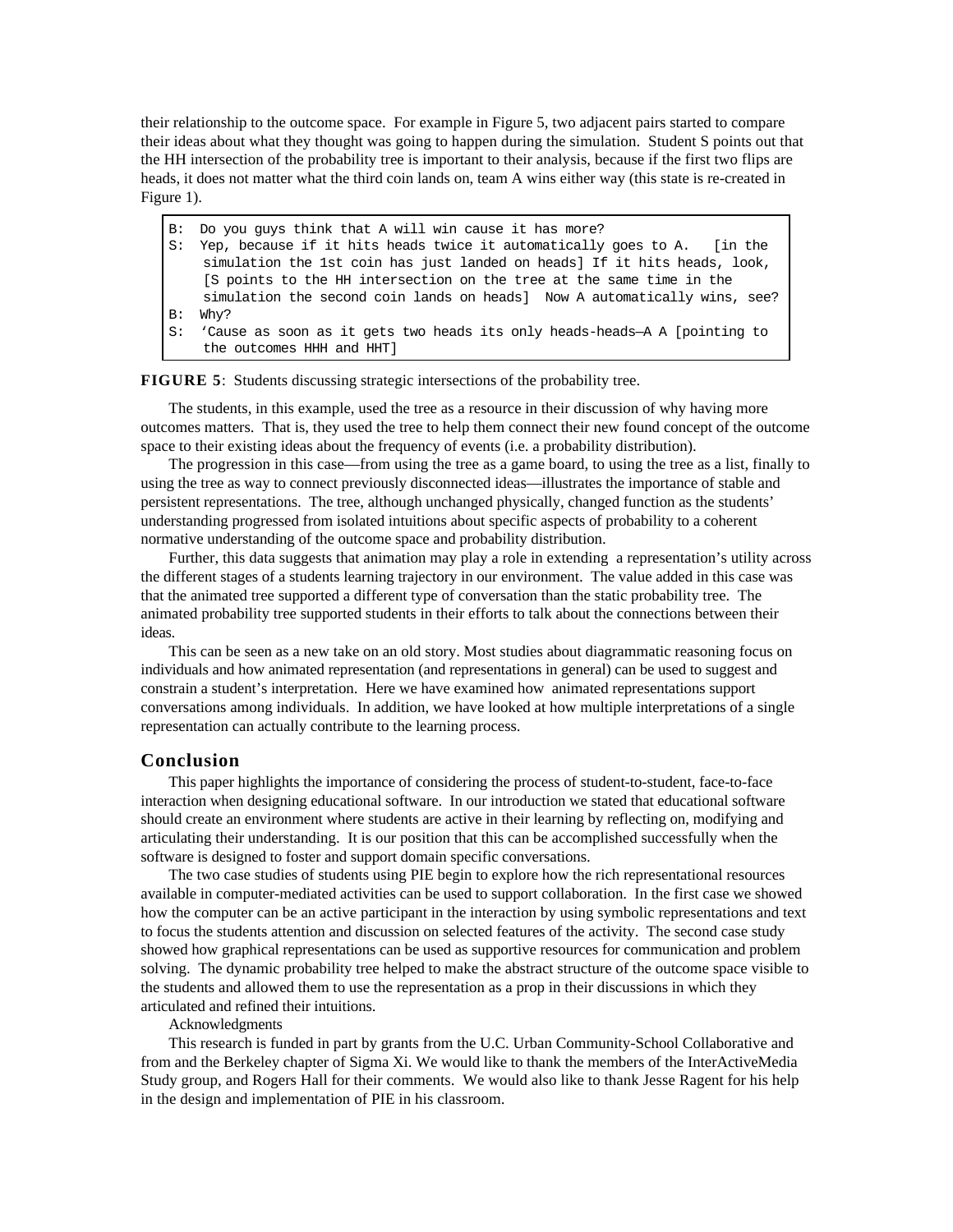### **References**

- Brown, A. and Palincsar, A. (1989). Guided, Cooperative Learning, and Individual Knowledge Acquisition. In *Knowing, Learning, and Instruction,* Resnick (Ed.) Hillsdale, NJ.
- Chi, M., Bassock, M., Lewis, M. Reimann, P. and Glaser, R. (1989). Self-explanations: How students study and use examples in learning to solve problems. *Cognitive Science*, 13, 145-182.
- Davis, E.A. and Linn, M.C. (in preparation). Scaffolding Students' Knowledge Integration through Prompts for Reflection.
- diSessa, A. (1997). *Personal Communication.*
- Enyedy, N., Vahey, P., and Gifford, B. (1997). Designing Interactions for Guided Inquiry Learning Environments. In *Design of Computing Systems*, (pp. 157-160). Sith, Salvensy, Koubek (Eds). Amsterdam, The Netherlands: Elsevier.
- Fischbein, E., Nello, M., and Marino, M. (1991). Factors affecting probabilistic judgements in children and adolescents. Educational Studies in *Mathematics* 22: 523-549.
- Geertz, C. (1973). *The Interpretation of Culture.* New York, NY: Basic Books.
- Gifford, B. R. (1997). Toward a New Instructional Architecture for Distributed Learning Environments. Paper presented to the 1997 *Annual Meeting of the American Educational Research Association*, Chicago, April 1997.
- Hutchins, E. (1995). *Cognition in the Wild.*, (pp. 49-116). Cambridge, MA: MIT Press.
- Kahneman, D., and Tversky, A. (1996). On the Reality of Cognitive Illusions. *Psychological Review*, v. 103, n. 3, 582-591.
- Konold, C., Pollatsek, A., Well, A., Lohmeier, J., and Lipson, D. (1993). Inconsistencies in students reasoning about probability. Journal for Research in *Mathematics Education*. 1993, v24, pp. 392-414.
- Koschmann, T.D., Myers, A.C., Feltovich, P.J., Barrows, H.S. (1994). Using Technology to Assist in Realizing Effective Learning and Instruction: A principled approach to the use of computers in collaborative learning. *The Journal of the Learning Sciences*, 3(3), 227-264.
- Larkin, J. and Simon, H. (1987). Why a diagram is (sometimes) worth ten thousand words. *Cognitive Science,* 11(1), (pp. 65-100).
- Lave, J. (1992). Word Problems: a microcosm of theories of learning. In *Context and Cognition: Ways of Learning and Knowing,* Light and Bull (Eds.). Harverster Wheatsheaf, Hertfordshire, England.
- National Center for Educational Statistics (1994). *NAEP 1992 Trends in Academic Progress*. Washington, DC: Office of Educational Improvement and Research, US Department of Education, US Government Printing Office.
- National Council of Teachers of Mathematics. (1981). *Teaching Statistics and Probability,* Shulte and Smart (Eds.). Reston, VA: National Council of Teachers of Mathematics
- Pea, R. (1993). Practices of distributed intelligence and designs for education. In G. Salomon (Ed.) *Distributed Cogntitions: Psychological and Educational considerations,* (pp. 47-87). New York, NY: Cambridge University Press.
- Pea, R. (1994). Seeing What We Build Together: Distributed Multimedia Learning Environments for Transformative Communications. *The Journal of the Learning Sciences*, 3(3), 219-225.
- Pitman, J. (1993). *Probability*. Springer-Verlag, New York.
- Scardamalia, M., and Bereiter, C. (1991). Higher Levels of Agency for Children in Knowledge Building: A Challenge for the Design of New Knowledge Media. *The Journal of the Learning Sciences*, 1(1), 37- 68.
- Shaughnessy, J.M. (1992). Research in Probability and Statistics: Reflections and Directions. In *Handbook of Research on Mathematics Teaching and Learning*, D. Grouws (Ed), pp. 465-493.
- Smith, J.P., diSessa, A., and Roschelle, J. (1993). Misconceptions Reconceived: A constructivist analysis of knowledge in transition. *The Journal of the Learning Sciences*, 3(2), 115-163.
- Vahey, P. (1996) How Students Conceptions of Fairness Informed the Design of an Interactive Instructional Probability Environment. Presented at the *American Education Researchers Association annual conference*, New York, NY.
- Vahey, P., Enyedy, N., and Gifford, B. (1997). Beyond Representativeness: Productive intuitions about probability. *Proceedings of the Nineteenth Annual Conference of the Cognitive Science Society*, M. Shafto and P. Langley (Eds.), pp. 769-774, LEA.